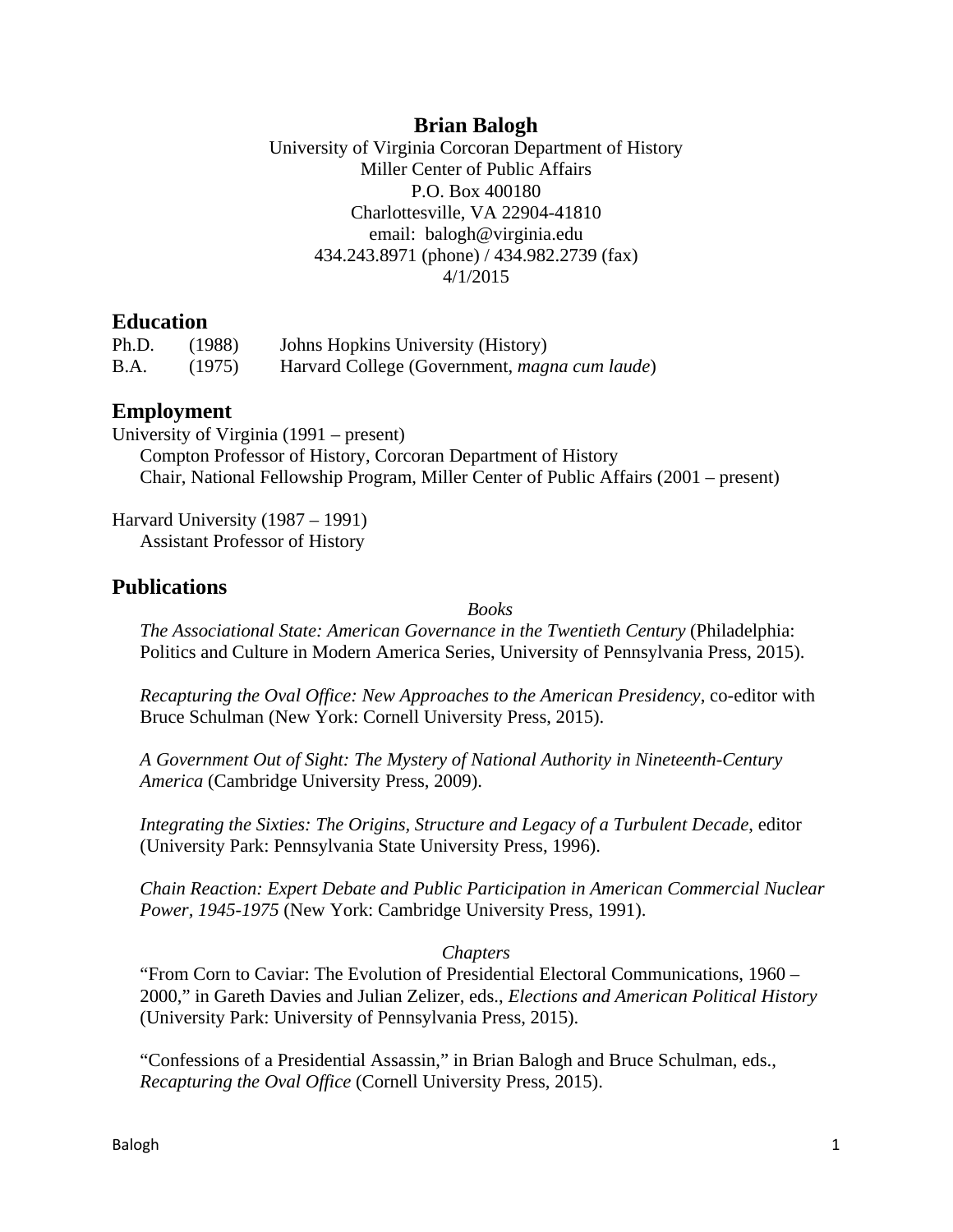"Looking for Government in All the Wrong Places," in Steven Conn, ed., *To Promote the General Welfare: The Case for Big Government* (Oxford University Press, 2012).

"The Enduring Legacy of Nineteenth-Century Governance in the United States: The Emergence of the Associative Order," in Peter Thompson and Peter S. Onuf, eds., *State and Citizen: British America and the Early United States* (Oxford University Press, 2012).

"Introduction: Directing Democracy," in Ethan Sribnick, ed., *A Legacy of Innovation: Governors and Public Policy, 1908-2008* (University of Pennsylvania Press, 2008).

"Making Pluralism 'Great': Beyond A Re*cycled* History of the Great Society," in Sidney Milkis and Jerry Mileur, eds., *The Great Society and the High Tide of Liberalism* (Amherst: University of Massachusetts Press, 2005): 145-182.

"'Mirrors of Desires': Interest Groups, Elections and the Targeted Style in Twentieth Century America," Meg Jacobs, William Novak, and Julian Zelizer, eds., *The Democratic Experiment: New Directions in American Political History* (Princeton: Princeton University Press, 2003): 222-249.

"From Metaphor to Quagmire: The Domestic Legacy of the Vietnam War," Charles Neu, ed., *After Vietnam: Legacies of a Lost War* (Baltimore: The Johns Hopkins University Press, 2000): 24-55.

"Securing Support: The Emergence of the Social Security Board as a Political Actor, 1935-1939," in Ellis W. Hawley and Donald T. Critchlow, eds., *Federal Social Policy: The Historical Dimension* (University Park: Pennsylvania State University Press, 1988): 55-78.

### *Articles/Papers*

"For Trump, It's the Branding Strategy, Stupid," *San Francisco Chronicle,* November 2, 2015.

Review of *War Time: An Idea, Its History, Its Consequences* by Mary Dudziak, *Kansas History* 36.2 (summer 2013): 140.

Roundtable Review of *The Invention of Ecocide: Agent Orange, Vietnam, and the Scientists Who Changed the Way We Think about the Environment* by David Zierler*, H-Environment*  2.1 (2012): 5-7.

Review of *The Road to Yucca Mountain: The Development of Radioactive Waste Policy in the United States* by J. Samuel Walker, *Technology and Culture* 52.2 (April 2011): 417-18.

Roundtable on Julian Zelizer, *Arsenal of Democracy*, *H-Policy* (March 2010).

"Neep Your Government Hands Off My Medicare': A Prescription that Progressives Should Fill," *The Forum* 7.4, Article 3 (2009).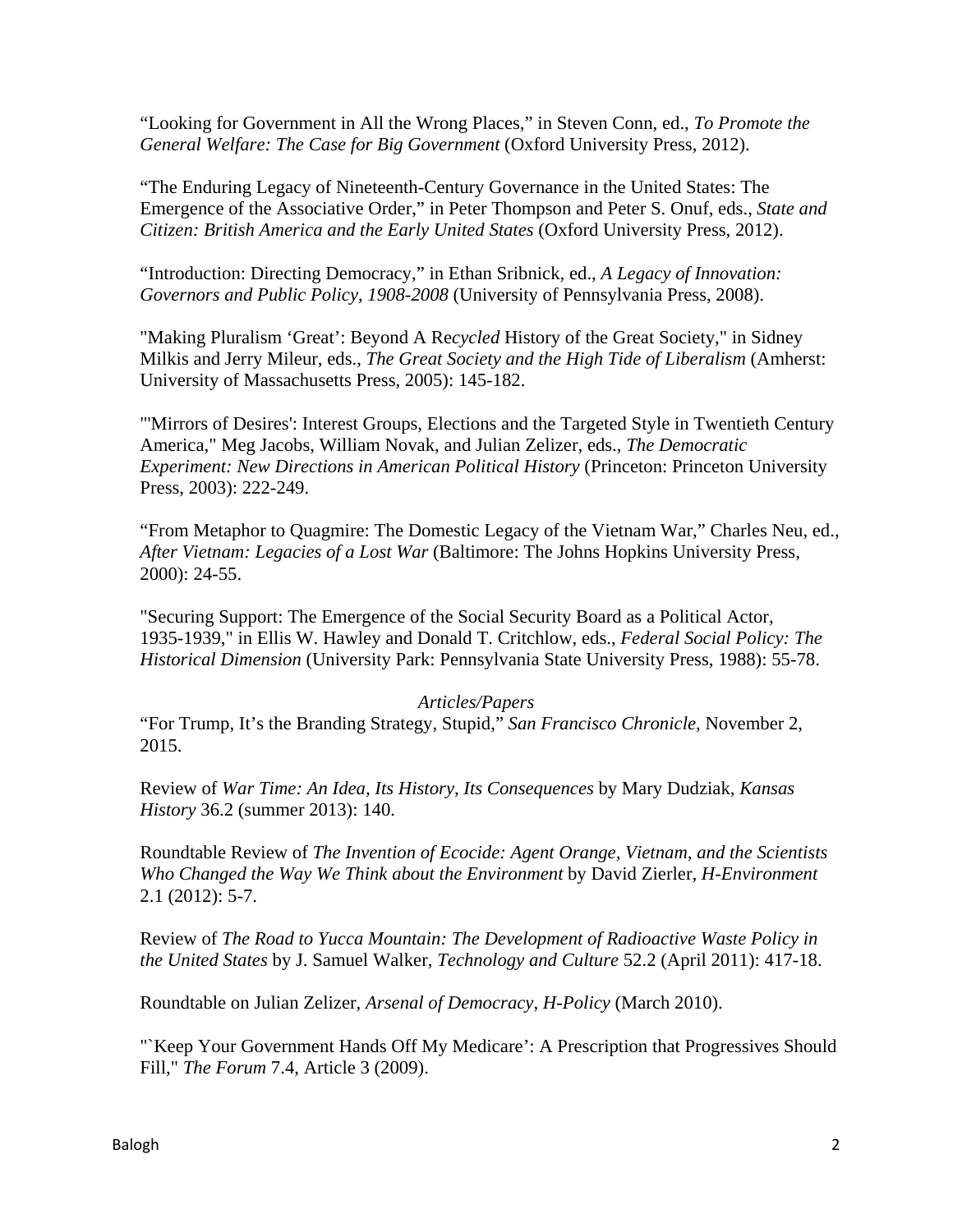"The State of the State Among Historians," *Social Science History* 27.3 (Fall 2003): 455-63.

"Scientific Forestry and the Roots of the Modern American State: Gifford Pinchot's Path to Progressive Reform," *Environmental History,* 7.2 (April 2002): 198-225.

"Making Democracy Work: A Brief History of Twentieth Century Executive Reorganization," with Joanna Grisinger and Philip Zelikow, Miller Center of Public Affairs Working Paper (July 2002).

Review of *The People's Lobby: Organizational Innovation and the Rise of Interest Group Politics in the United States, 1890-1925* by Elizabeth S. Clemens, *The American Historical Review* 106.4 (October 2001): 1382-3.

"Agency Amidst the Agencies," review of *American Science in an Age of Anxiety* by Jessica Wang, *Reviews in American History* 28.2 (June 2000): 284-9.

Review of *Forged Consensus: Science, Technology and Economic Policy in the United States* by David M. Hart, *Business History Review* 74 (spring 2000): 163.

Review of *Mr. Kaiser Goes to Washington: The Rise of a Government Entrepreneur* by Stephen B. Adams, *Business History Review* 72.2 (Summer 1998): 353-5.

"An Evolving Presidency," *Los Angeles Times*, Sunday Commentary, M1, August 2, 1998.

Review of *The Life of Herbert Hoover: Master of Emergencies, 1917-1918* by George H. Nash, *Business History Review* 71 (Summer 1997): 333-5.

"Reconsidering Elite Dead White Males," feature review of *James B. Conant: Harvard to Hiroshima and the making of the Nuclear Age* by James G. Hershberg*, Diplomatic History* 21.1 (Winter 1997): 149-157.

Review of *A Home of Another Kind: One Chicago Orphanage and the Tangle of Child Welfare* by Kenneth Cmiel, *Journal of American History* 83.4 (March, 1997): 1407-8.

Review of *Grand Expectations: The United States, 1945-1974* by James T. Patterson, *Journal of Economic History* 57.2 (June 1997): 562-4.

"Introduction to Integrating the Sixties," *Journal of Policy History* 8.1 (1996): 1-33.

Review of *Chester I. Barnard and the Guardians of the Managerial State* by William G. Scott, *Business History Review* 68 (Winter 1994): 587-9.

Review of *Containing the Atom: Nuclear Regulation in a Changing Environment, 1963-1971* by J. Samuel Walker, *Business History Review* 67.4 (Winter 1993): 671-2.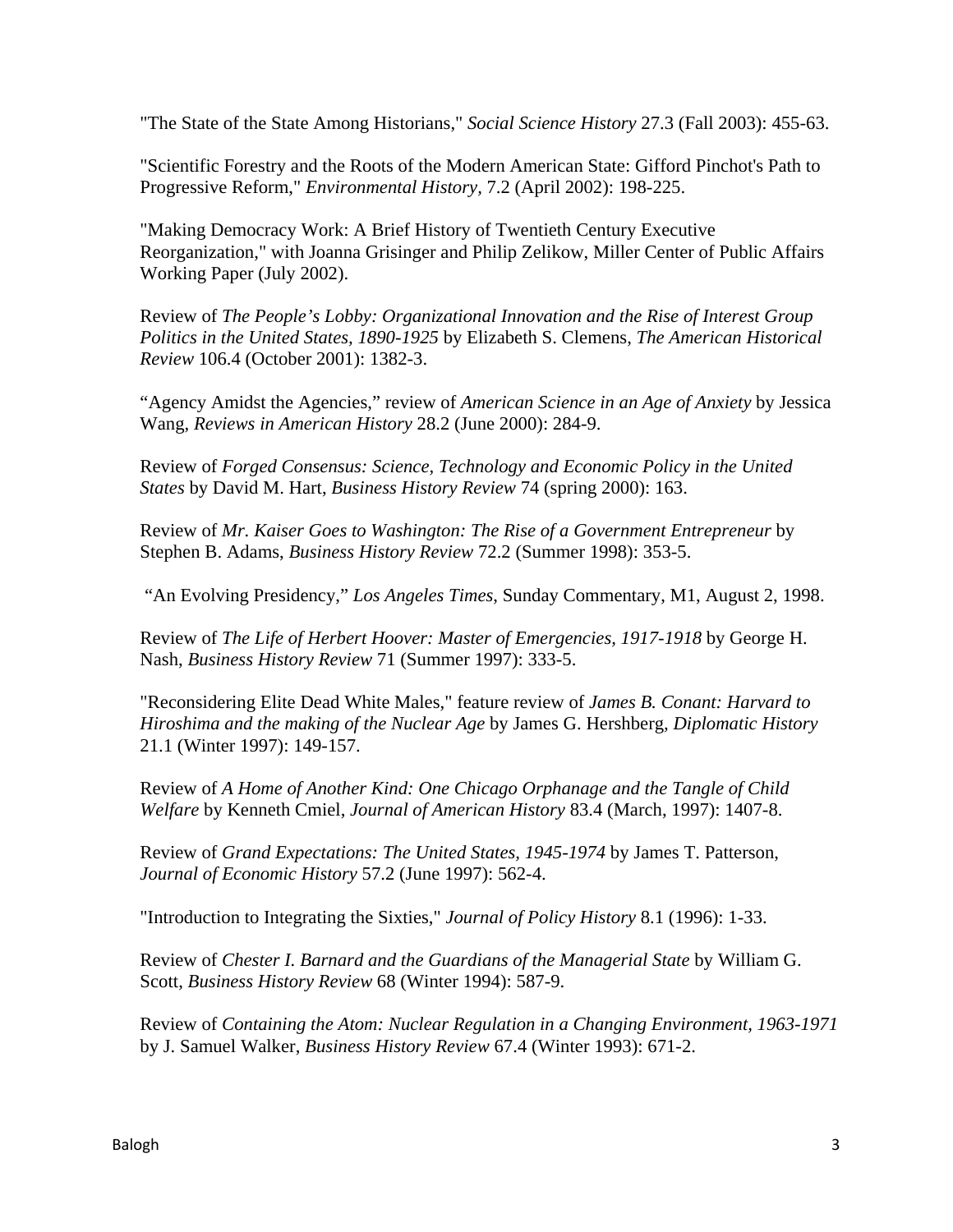Review of The *Baseball Business: Pursuing Pennants and Profits in Baltimore* by James Miller, *Business History Review* (Winter 1992): 970-1.

Review of *Sandia National Laboratories: The Postwar Decade* by Necah Stewart Furman, *The Western Historical Quarterly* 222 (May 1991): 207-8.

"Reorganizing the Organizational Synthesis: Federal-Professional Relations in Modern America," *Studies in American Political Development* 5.1 (1991): 119-172.

Review of *Science and Corporate Strategy: Du Pont R & D, 1902-1980* by David A. Hounshell and John Kenly Smith, *The Journal of Interdisciplinary History* 20.4 (Spring 1990): 697-9.

Review of *War and Peace in the Nuclear Age* by John Newhouse; *Looking the Tiger in the Eye: Confronting the Nuclear Threat* by Carl Feldbaum and Ronald Bee; and *Atoms for Peace and War, 1953-1961: Eisenhower and the Atomic Energy Commission* by Richard Hewlett and Jack Holl, *The Journal of American History* 77.3 (December 1990).

Review of *American Choices: Social Dilemmas and Public Policy Since 1960* by Robert H. Bremner, Gary W. Reichard, and Richard J. Hopkins, eds., *The Public Historian* 10.4 (Fall 1988): 102-4.

# **Awards and Honors**

American Historical Association, Nancy Lyman Roelker Award honoring those "who taught, guided, and inspired their students in a way that changed their lives," 2015.

National Endowment for Humanities Major Program Grant for *Backstory*, 2011.

Visiting Fellow, Grey Towers, Gifford Pinchot Research Center, 2011.

Z Society Distinguished Faculty Award, 2010 – 2011.

National Endowment for Humanities Chairman's Grant for *Backstory*, 2010.

National Endowment for Humanities Development Grant for *Backstory*, 2009.

The Federation of State Humanities Councils' Helen and Martin Schwartz Prize, given annually to the nation's three best humanities projects, for *Backstory*, 2008.

Algernon Sydney Sullivan Award, 2008.

Mayo Distinguished Teaching Award, 2005-2007.

Mead Honored Faculty, The Mead Endowment at the University of Virginia, 2002.

University of Virginia Summer Research Grants, 1992, 1993, 1995, 1996, 2002.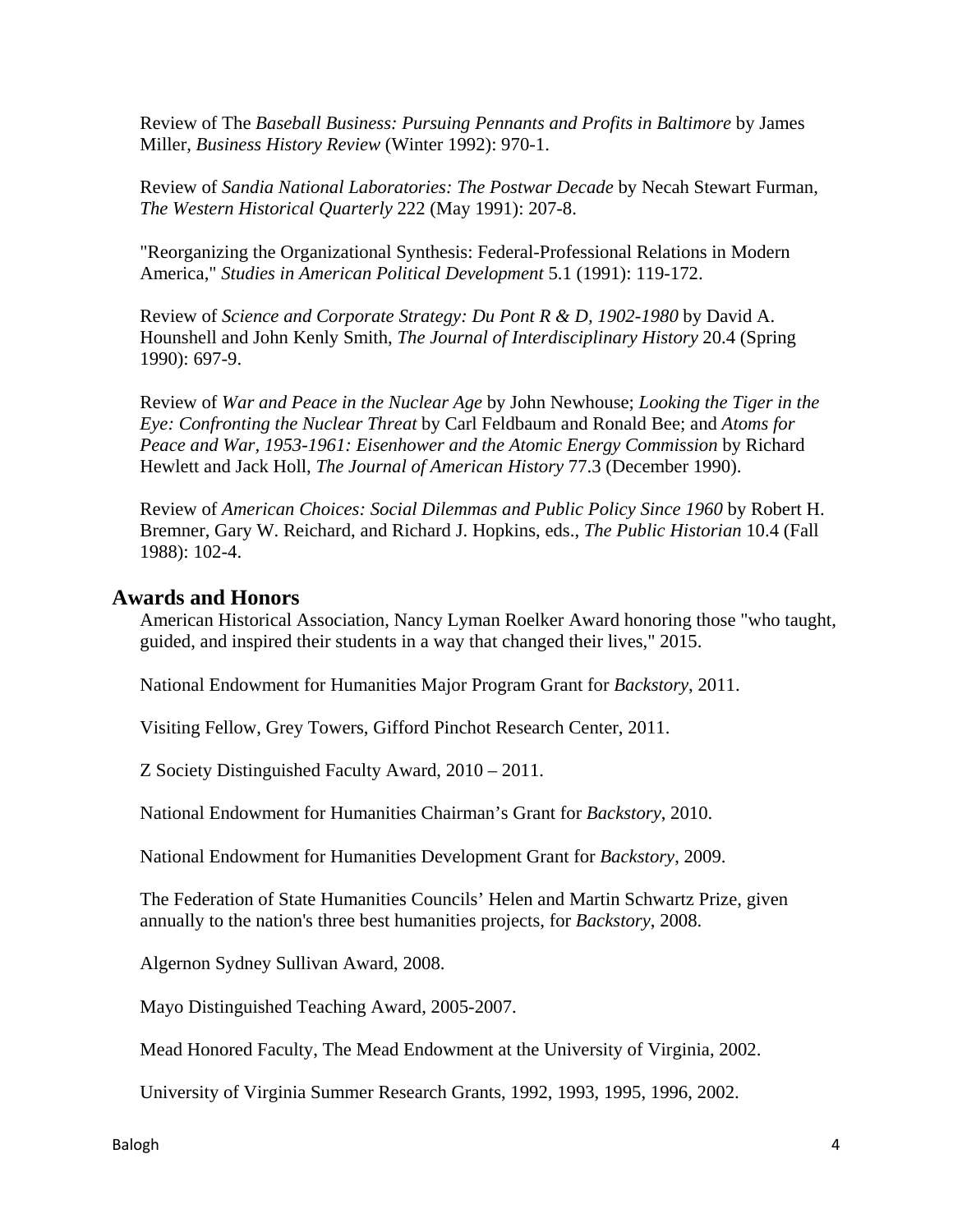Office of African American Affairs, Mentor of the Year, 2000.

Princeton University Library Fellowship, 1999.

University of Virginia Senate Faculty Teaching Grant, 1999.

Hoover Presidential Library Research Grant, 1989, 1999.

Teaching and Technology Initiative**,** University of Virginia Fellowship, 1996.

Harrison Fund Faculty Award, 1996.

Ada E. Leeke Research Grant, 1994.

Woodrow Wilson International Center for Scholars, Fellowship, 1993-4.

Truman Presidential Library, Research Grant, June 1992, 1994.

National Endowment for the Humanities, Travel Grant, 1992.

Smithsonian Institution**,** Short Term Visitor, July 1992**.** 

Forest History Society**,** Research Grant, 1992.

Bankard Fund for Political Economy**,** Research Grant, 1992.

National Endowment for the Humanities, Summer Stipend, 1990.

Innovative Teaching Fund Grant, Harvard University, 1990.

American Association for State and Local History Grant, 1988.

The Brookings Institution, Graduate Research Fellowship, 1986.

### **Invited Talks**

"In the Nation's Backyard: How History Preserved Rural Life in Green Springs, 1970 to the Present," University of Virginia Center for Cultural Landscapes Research Roundtable, December 2015.

"The Associational State: American Governance in the Twentieth Century," Miller Center of Public Affairs, American Forum, September 2015.

 "In the Nation's Back Yard: 1970, When Nature, History and Economic Development Met in Green Springs, Virginia," Nature and Culture Seminar, Hall Center for the Humanities, University of Kansas, April 2014.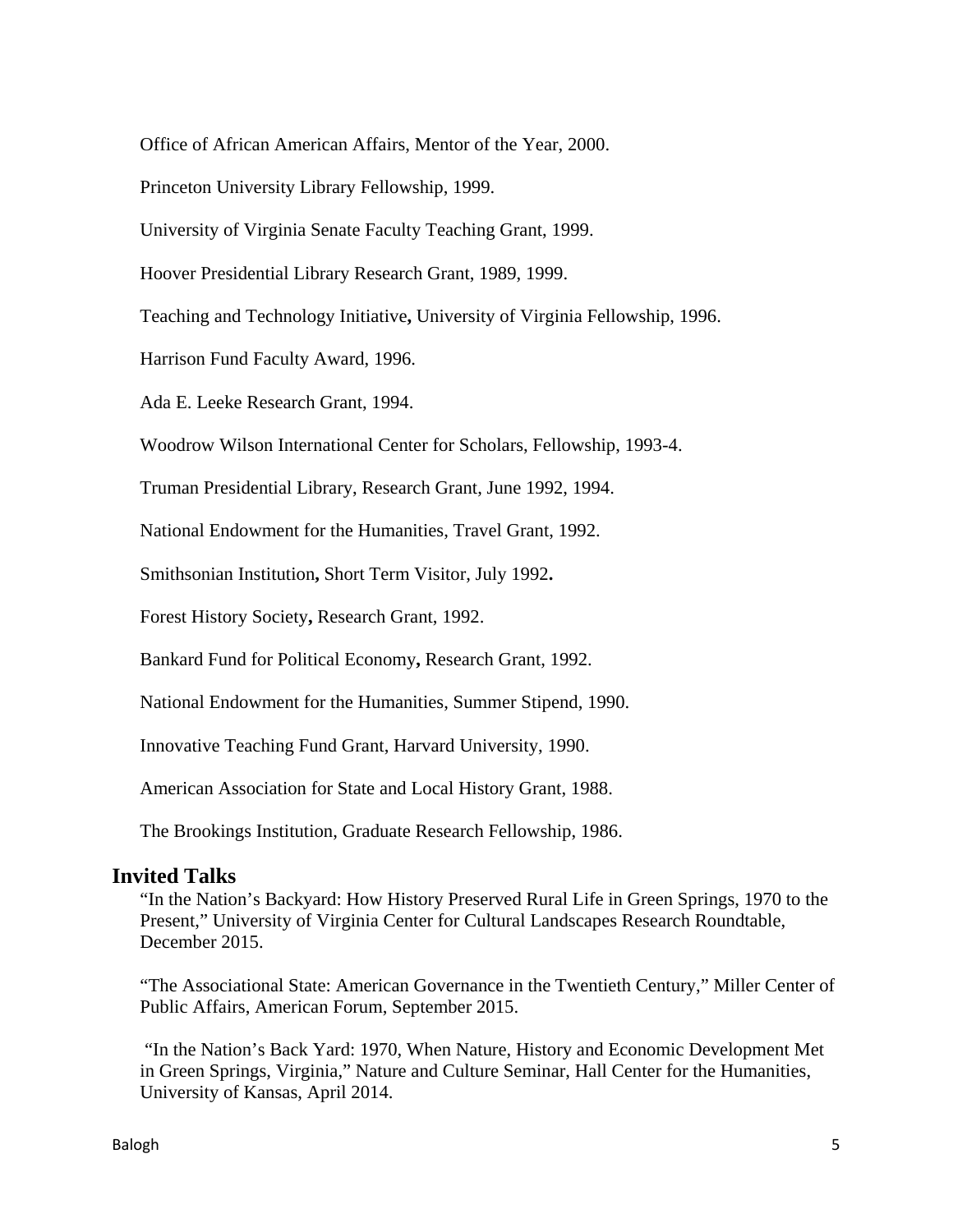"Is Anything Local? Why a Backyard Brawl Went National, 1970 – 1975," Smithsonian Institution Contemporary History Colloquium, March 2015.

"Towards an Associational Synthesis," Miller Center Colloquia Series, September 2014.

"The History of Alcohol," live performance of *Backstory with the American History Guys,*  Organization of American History Plenary Session and C-Span Coverage, April 2012.

"Meeting the State Half Way, 1920 – 1950," Plenary Session, "The Great Depression Revisited," The George Washington Forum, Ohio University, October 2011.

"The White House and the Media," National Press Club, May 2011.

"Gifford Pinchot's Legacy," United States Parks Service Lecture, Grey Towers, PA, August 2011.

"A History of Taxes," with the American History Guys, Virginia Historical Society, May 2010.

"A Government Out of Sight," Virginia Festival of the Book, March 2010.

"The Origins and Legacy of the Associative State in Modern America," Department of History and Sociology of Science, University of Pennsylvania, February 2010.

"A Government Out of Sight: The Mystery of National Authority in Nineteenth-Century America*,*" presented at Oxford University, April 2009; Miller Center Forum, April 2009; Boston University Political History Seminar, March 2009; Ecole Des Hautes Etudes En Sciences Sociales, Paris, January 2009.

"It's the Network, Stupid: Barack Obama's Digital Strategy," College Foundation Emeritus Society, University of Virginia, September 2008.

"Critical Juncture: Preserving American Political Development as a Multidisciplinary Field," Presented to the American Political Development Workshop, University of Chicago, December 2004.

"Interest Groups, Electoral Politics and Public Policy," Department of History Workshop on Politics and History, University of Texas, Austin, March 2003.

"Associative Action: The State in Late Nineteenth-Century America," Institute for Social and Economic Research and Policy Twentieth-Century American Politics and Society Workshop, Columbia University, April 2002.

Lecture Series, Ecole Des Hautes Etudes En Sciences Sociales, Paris, France, December 1999 - January 2000.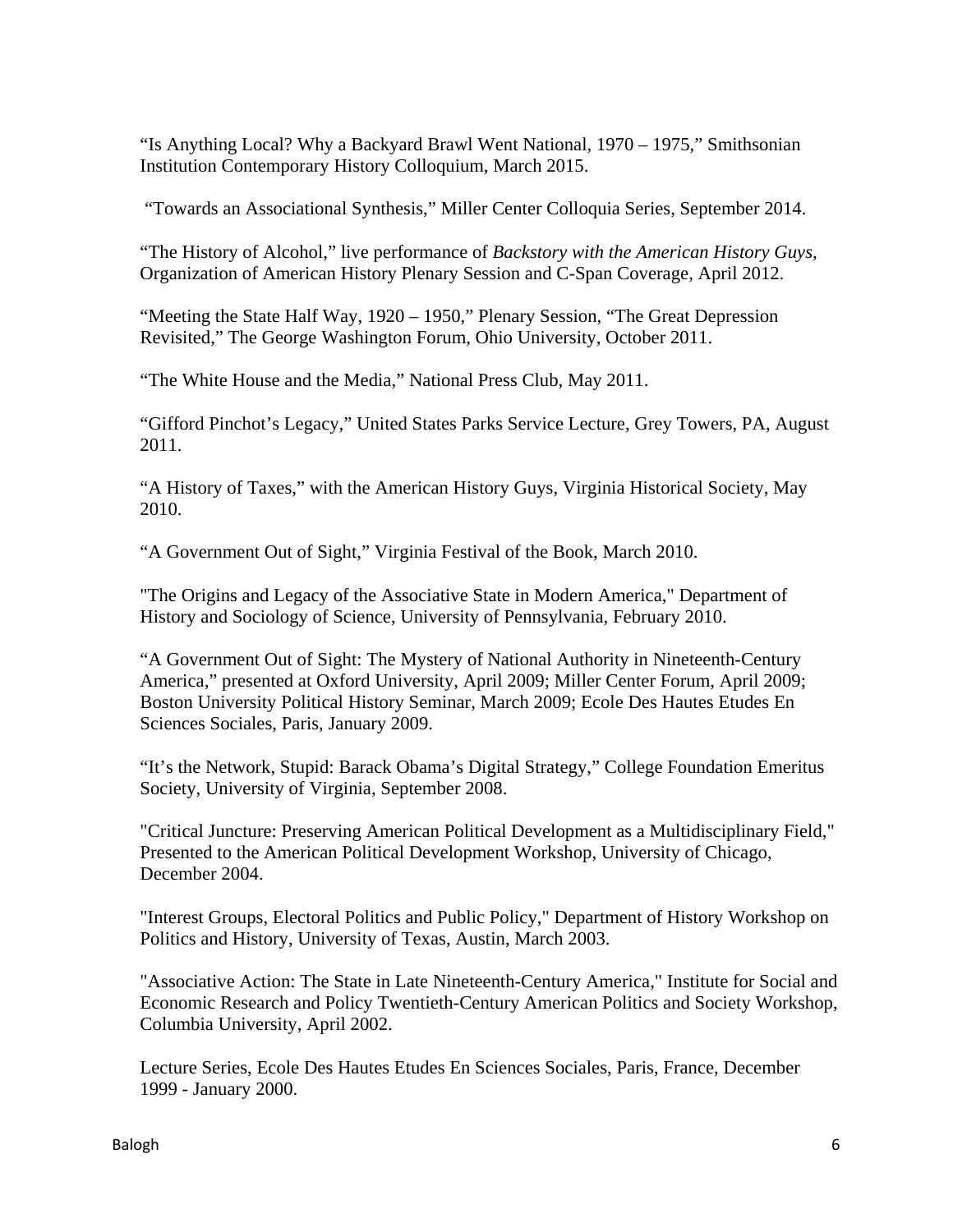- "Prelude to a Nation: State/Society Relations in Nineteenth Century America"
- "The Tangled Roots of Big Government in America: Gifford Pinchot and the Rise of the American Administrative State"
- "Mirrors of Desires': The Role of Interest Groups in Democratizing Public Policy in Interwar America"
- "Braking Big Government: Vietnam or the Evolution of the Proministrative State?"

"'A Better Informed Amateur Than the Others:' Gifford Pinchot and the Professional Foundation of State Building," Southern California Colloquium in the History of Science, Medicine and Technology, University of California at Los Angeles, April 2000.

"Making and Braking 'Big Government': The Dialectic of State Expansion in the United States," John F. Kennedy School of Government, Harvard University, October 1999.

"From Metaphor to Quagmire: The Domestic Legacy of the Vietnam War," Albert Shaw Lecture, The Johns Hopkins University, May 1, 1998.

"How did we get Big Government?" Margaret Chase Smith Library, Skowheegan, Maine, May 15, 1998.

"Congressional Papers, Use Them or Lose Them," Society of American Archivists Annual Meeting, September 1995.

"Convincing Ourselves: The Political Authority of American Experts After World War II," Gettysburg College, October 28, 1994.

"Selling Big Government: The Political Culture of State Building in 20<sup>th</sup>-Century America," The Woodrow Wilson Center, July 18, 1994.

"Mirrors of Desires: Markets, Interest Groups, and Political Constituencies Between the World Wars," The Seminar, The Johns Hopkins University, November 15, 1993.

"Whose History Is It? Writing Reading and Owning History," Phi Alpha Theta History Honor Society, November 20, 1991.

"Planting the Seeds of the Proministrative State: Gifford Pinchot and the Rise of Scientific Forestry," History Seminar in Modern American Science and Technology, Smithsonian Institution, June 20, 1991.

# **Television/Radio Talks**

*Backstory with the American History Guys*, Co-Host with Ed Ayers and Peter Onuf, broadcast weekly on more than 173 public radio stations in 31 states. Syndicated in 14 of the top 50 American markets including Chicago, Washington D.C., San Francisco, and Seattle. An additional 40 stations air *Backstory* shows as specials including Miami, Las Vegas, Cleveland, and New Orleans. *Backstory* podcasts have been downloaded over 7.8 million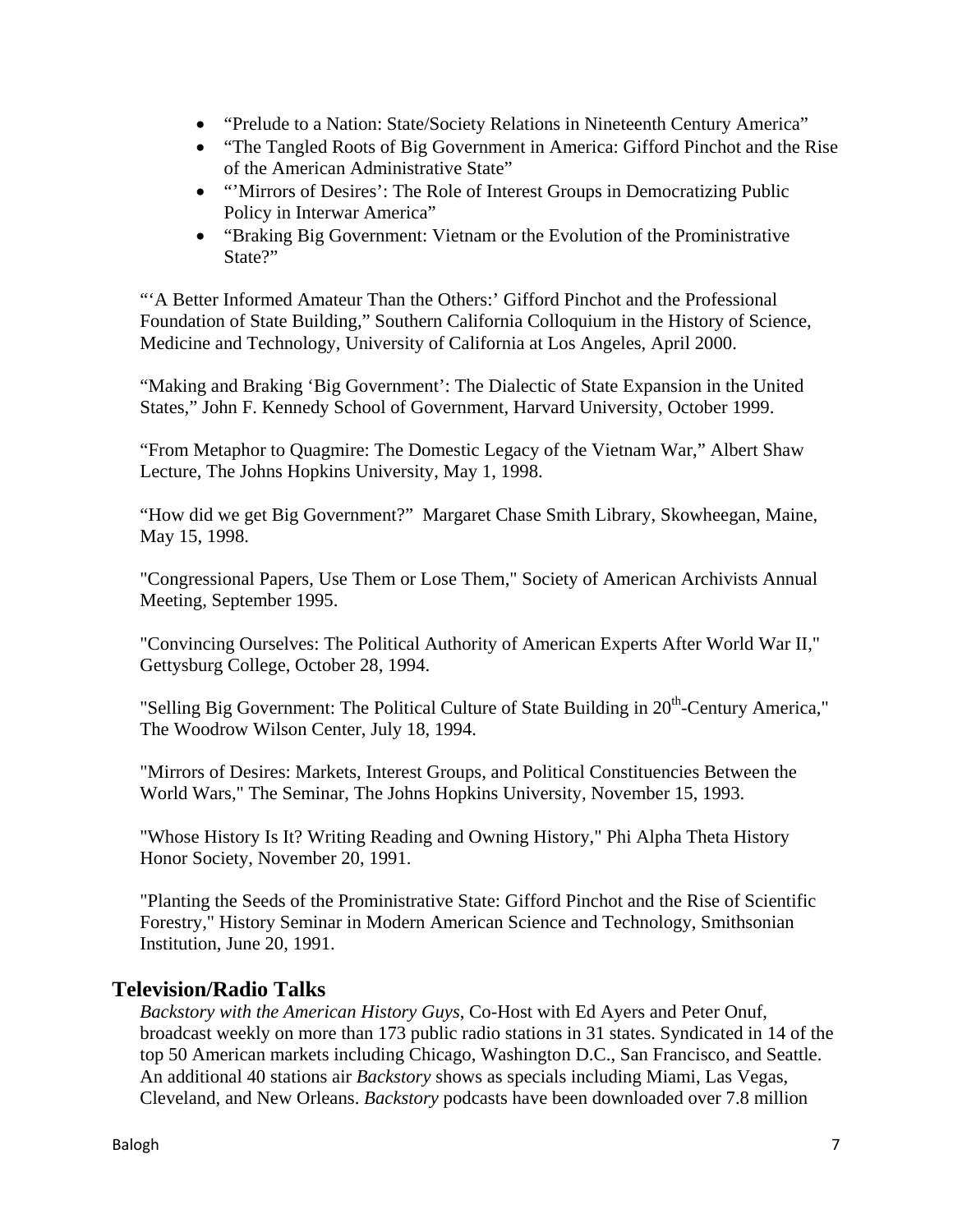times. The podcast has been ranked in the Top 10 of ITunes Society and Culture list four times, and has risen as high as #14 among all iTunes, video and audio.

"World Have Your Say," Interview with Ben James, BBC, December 2015.

"The Difficult History Behind Woodrow Wilson," Interview with Lynn Neary, *All Things Considered* National Public Radio, December 2015.

Appearances on C-SPAN, Minnesota Public Radio, New Hampshire Public Radio, WAMU, Chicago Public Radio, WINA, WMRA.

## **Conference Presentations**

### *Chair/Comment*

Chair and Comment, "Originalism, Conservatism, and American Politics, 1960-1990, Policy History Conference, June 2014.

Comment, "Banking on Politics," Policy History Conference, June 2014.

Comment, "The U.S. 1880 – 1920: Turning Point or More of the Same," Annual Meeting of the American Historical Association, January 2014 (Comment).

Comment, "Historicizing the Debate about Responsible Transparency: The Past and Future of the Foreign Relations of the United States Series," Annual Meeting of the American Historical Association, January 2014 (Comment).

Comment, Monica Prasad, *The Land of Too Much*, Social Science History Conference, Chicago, November 2013 (Comment).

Comment, Michele Dauber, *The Sympathetic State,* Social Science History Conference, Chicago, November 2013 (Comment).

Comment, Symposium on the State, Remarque Institute, October 2010 (Comment).

Comment, "A Rise to Globalism? Domestic Roots of United States Expansion," Society for History of American Foreign Relations, Madison, Wisconsin, June 2010 (Comment).

Comment, Chair, "The Life and Scholarship of Charles Tilly, Annual Meeting of the American Political Science Association, Toronto, September 2009 (Chair/Comment).

Comment, Roundtable Discussion of "At the Crossroads: Congress and American Political Development," Congress and History Conference, Charlottesville, Virginia, May 2009 (Comment).

Chair and Comment, "Bureaucracies in the Nineteenth Century: Government Agents, Clerks, and Indian Reformers," OAH Annual Meeting, March 2009.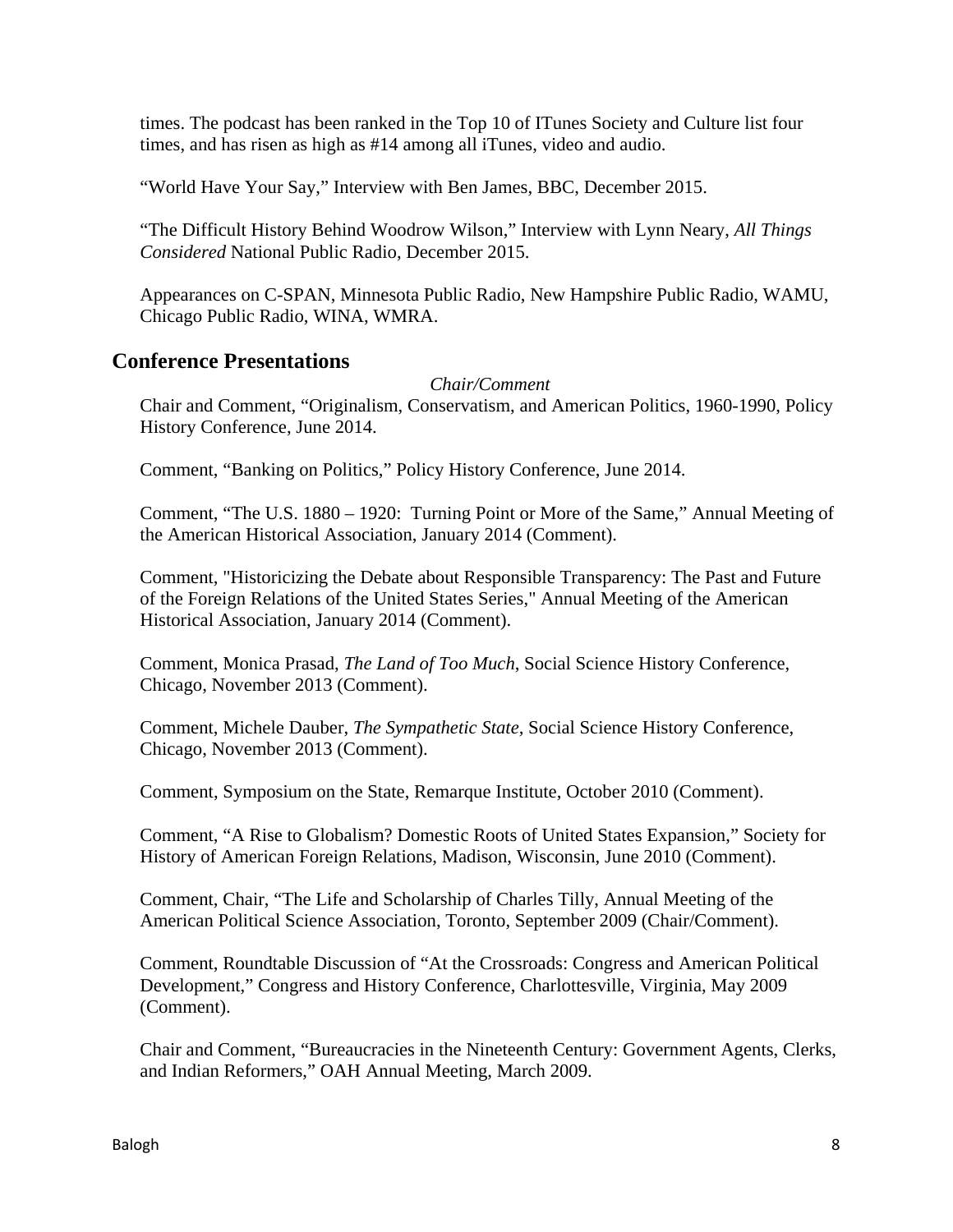Chair and Comment, Policy History Conference, Clayton, Missouri, May, 2008.

- "Schools and State Building in Twentieth-Century America."
- "Tax and Welfare Policy and Politics in the United States, 1950 to the Present."
- "Who's Capturing Whom? Rethinking Public and Private Power in the Postwar"
- "Administrative State"

Comment, "Building the Modern American Legislative State, 1877-1932," Embedding Laws in the American State Conference, May 2008.

Chair and Comment, Presidential Panel, "Social Science History and American Political Development: Criminal Justice Policy in Twentieth-Century America," Social Science History Conference, Chicago, November 2007 (chair and comment, presidential panel). "Community, Space and Identity in the War on Poverty Panel," War on Poverty Conference, Miller Center of Public Affairs, November 2007.

Comment, "Administration and 'The Democracy': Administrative Law from Jackson to Lincoln, 1829-1861," Jerry Mashaw, Conference on Administrative Law and Regulatory Governance: The Historical Foundations of the Administrative State, Vanderbilt Law School, September 2007 (Comment).

Chair and Comment, "Science and Policy in the Cold War State," Policy History Conference, St. Louis, May 2004.

Chair and Comment, "Shifting Expert Consensus in the 1970s," Policy History Conference, St. Louis, May 2004.

Comment, "Antistatism and the Emergence of the Modern Fiscal State," Policy History Conference, St. Louis, May 2004 (Comment).

Chair and Comment, State-of-the Field," Political History Organization of American Historians Annual Meeting, April 2003.

Chair and Comment, "Tanks, Atoms, and Water: Federal Spending and the Social and Economic Impact on America's Rural Landscape," Organization of American Historians Annual Meeting, April 2002.

Chair and Comment, "The Great Society and Programmatic Liberalism: Entitlements, Rights, and the Transformation of the Welfare State," The Great Society: Then and Now Conference, The Miller Center of Public Affairs, November 2000.

Chair and Comment, "Bureaucratic Policymaking in the U.S.," Policy History Conference, May 1999.

Comment, Social Sciences to Washington: The Social Environment, 1950 - Present," Policy History Conference, 1999.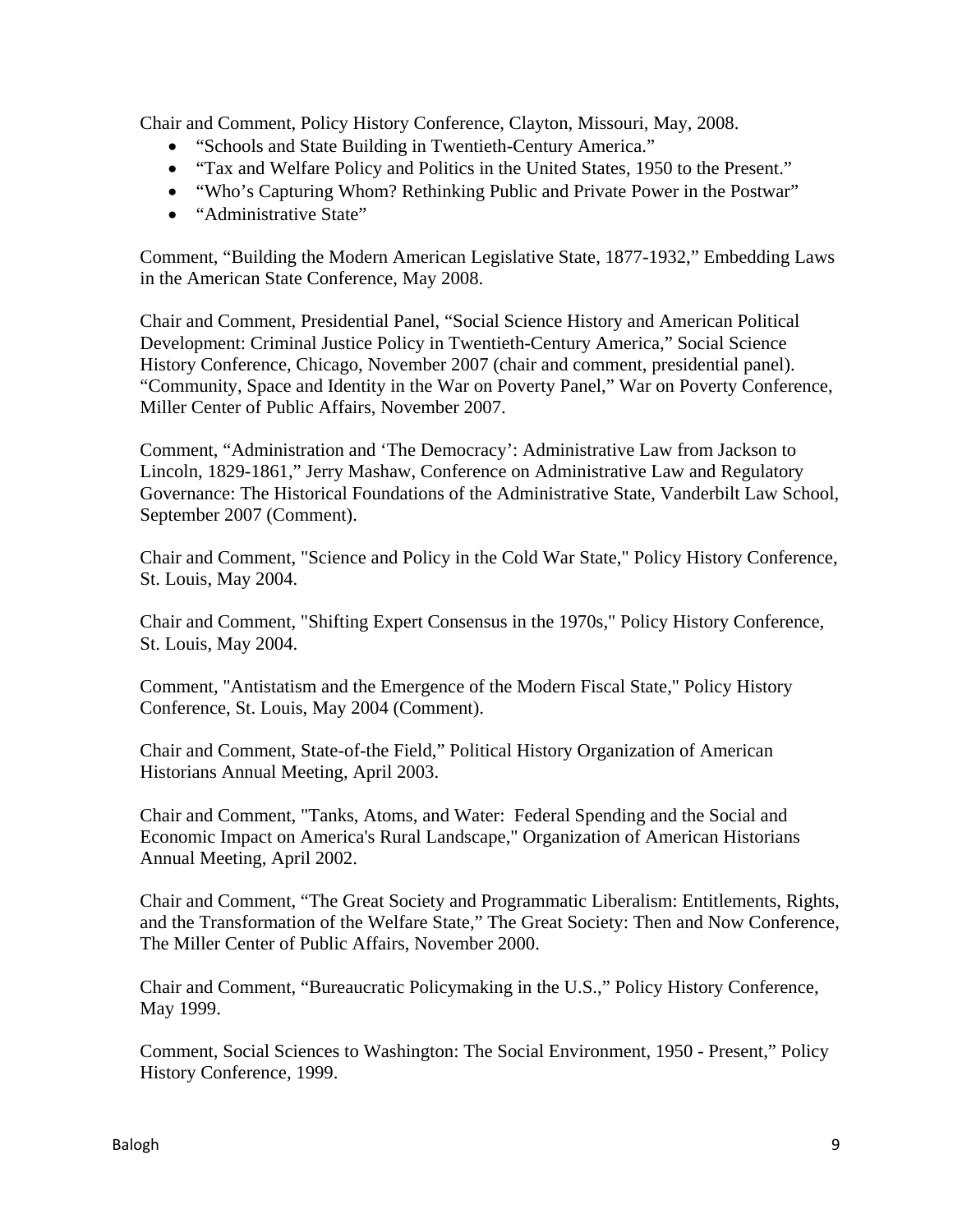Chair and Comment, "When Reputation Meets Reality: Reevaluating the Kennedy Administration's Policies Towards the Developing World," Society for Historians of American Foreign Relations Annual Meeting, June 1996.

Comment, "Rethinking American Exceptionalism: Comparative Perspectives on Post-War Public Policy," Organization of American Historians Annual Meeting, March 1996 (Comment).

Chair and Comment, "TVA and the Future," Society for the History of Technology Annual Meeting, October 1995.

Comment, "The Federal Government and American History," American Documentary Editors Annual Meeting, October 1995.

Chair and Comment, "Post-WWII American Political Culture and the Administrative State," Annual Meeting of the Social Science History Association, October 1994.

Chair and Comment, "Social and Institutional Contours," session of The Changing Boundaries of Technological Knowledge Symposium, February 1993.

Chair and Comment, "The New Deal State: Intervention and Transformation," Annual Meeting of the American Historical Association, 1992.

Chair and Comment, "State Building in the Era of the New Deal," New England Historical Association Fall Meeting, 1991.

### *Presentations*

Panel, "Myths of the Market," Organization of American Historians Annual Meeting, Providence, Rhode Island, April 2016.

Keynote Speaker, "The President and American Capitalism Since 1945," Alan B. Larkin Symposium on the American Presidency, Boca Raton, Florida, February 2016.

Presenter, "Pressing Issues: History Meets Public Policy Roundtable," National History Center Congressional Briefing on the History of Partisanship, Washington, D.C., January 2016.

Roundtable, "Podcasting History: A Roundtable Discussion," Annual Meeting of the American Historical Association, January 2016.

Roundtable, "Writing History for the Public," Annual Meeting of the American Historical Association, January 2014.

Roundtable, "Food, Agriculture and the Environment in American Political Development," Roundtable, Policy History Conference, June 2014.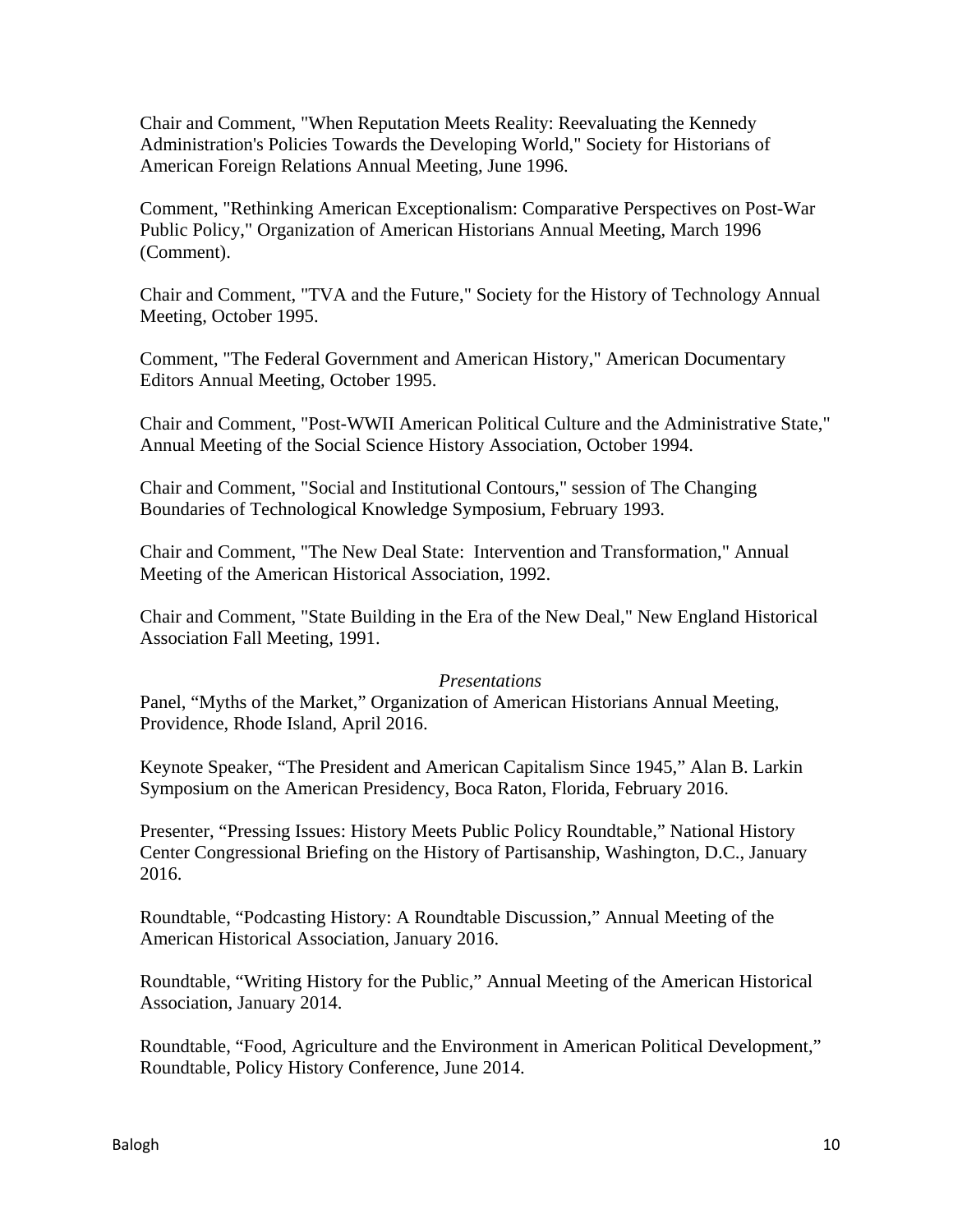Discussant, Presidential Roundtable, "The State as History and Theory," Social Science History Conference, Chicago, November 2013.

Roundtable, "Governing Out of Sight: An Enduring Pattern of American Political Development," Policy History Conference, Columbus, Ohio, June 2010.

Workshop, "Historians and the Media," Organization of American Historians Annual Meeting, Washington, D.C., April 2010.

Book Panel, *A Government out of Sight*, with commentary by Alan Brinkley, Elisabeth Clemens and Rob Lieberman, Social Science History Annual Meeting, Long Beach, California, November 2009.

"A Government out of Sight: The Mystery of National Authority in Nineteenth-Century America," Annual Meeting of the American Political Science Association, Toronto, September 2009.

"The Therapeutic Contribution to Policy Mindedness in Post-World War II America," The Therapeutic Origins of Politics, Public Policy, and Citizenship in the post-1945 United States," University of Oregon, May 2009.

"The Enduring Legacy of Nineteenth-Century Governance in the United States," State and Citizen in British America and the Early United States, 1763-1865 Conference, Oxford University, April 2009.

"Starting Anew: Merit, Markets, and Management in Post-war America," Starting from Scratch: Arts, Politics and Culture in the Immediate Post-World War II Era Conference, Lyons, France, January 2009.

Panel Discussion Organizer, "Has Polling Killed Democracy," Miller Center, April 2008.

Roundtable, "Learning from the 'Other': Convergences and Divergences Between History and Political Science," Social Science History Conference, Chicago, November 2007.

 "A Government Out of Sight," Policy History Conference, Charlottesville, Virginia, May 2006.

"The Strange Career of National Public Authority in Nineteenth-Century America," Policy History Conference, St. Louis, May 2004.

"Reorganizing the Federal Government: Innovation or Desperation?" Organizing for Innovation Conference, The Johns Hopkins University, Baltimore, October 2002.

"Scientific Forestry and the Roots of the Modern American State: Gifford Pinchot's Path to Progressive Reform," American Society for Environmental History, Durham, North Carolina, March 2001.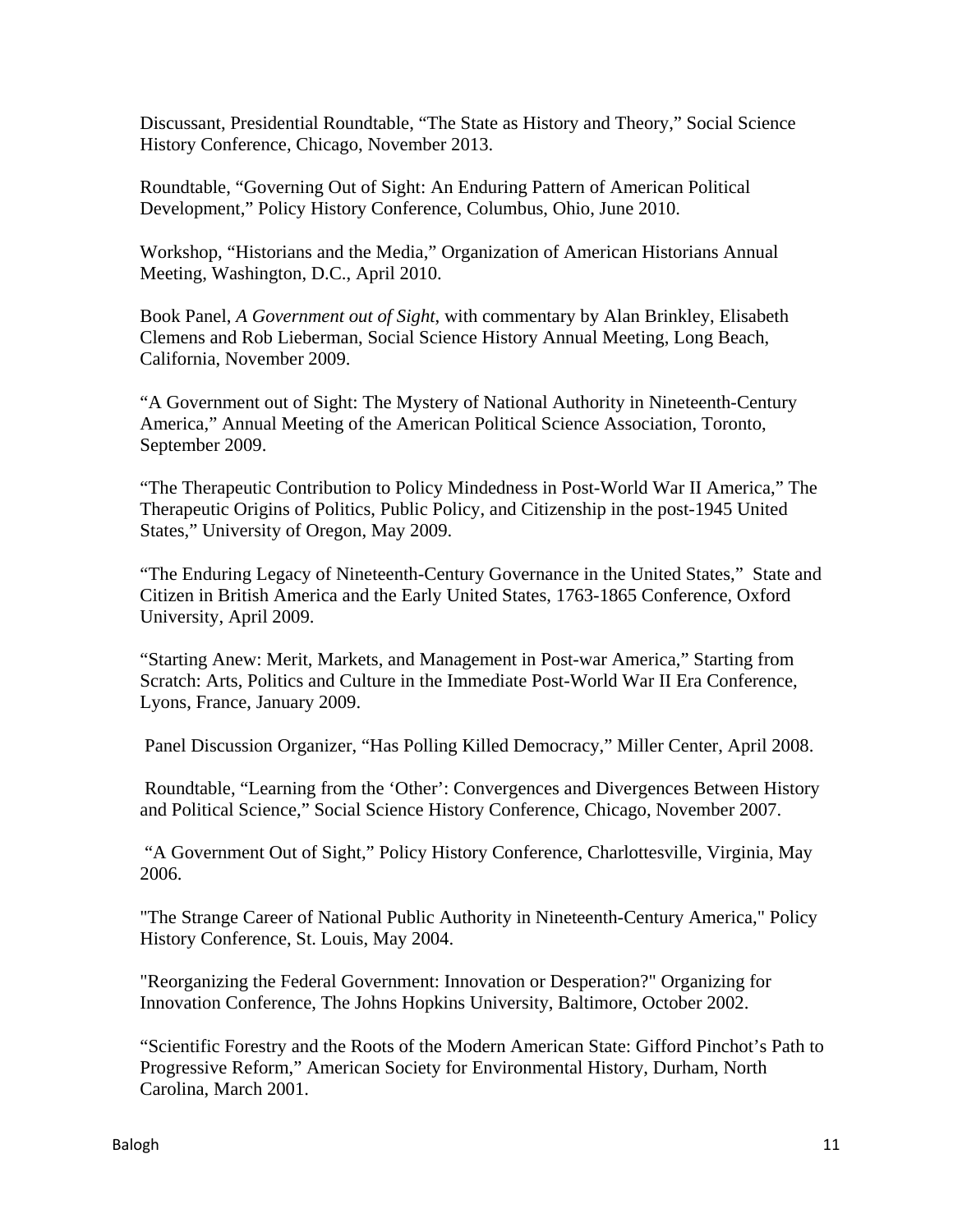"Mirrors of Desires: Interest Groups, Elections and the Targeted Style Between the World Wars," Annual meeting of the Organization of American Historians, Toronto, April 1999.

"Using Congressional Sources," The Congressional Papers Conference, Portland, Maine, September 1994.

"Concluding Thoughts and New Directions," The Atomic West, 1942-1992: Federal Power and Regional Development Symposium, Seattle, September 1992.

"Administering Professional Agendas: Seaborg, Webb, and the Consolidation of the 'Proministrative' State," 1992 Annual Meeting of the Organization of American Historians.

"Democratizing Expertise: State Building and the Progressive Legacy," 1989 Annual Meeting of the American Political Science Association.

"Professionals and Power: Expertise in the Federal Government after 1945," 1989 Annual Meeting of the Organization of American Historians.

"Experts Everywhere: Nuclear Reactor Safety, 1947-1973," 1987 Annual Meeting of the History of Science/SHOT.

# **Works in Progress**

*In the Nation's Backyard: How History Preserved Rural Life in Green Springs, 1970 to the Present.*

*Building a Modern State: Gifford Pinchot and the Tangled Roots of Administration in the United States.*

## **Professional Service**

Founder and Director of the Miller Center National Fellowship Program (144 dissertation completion fellowships funded to date), 2000 - present.

Co-editor (with Jonathan Zimmerman) series on American Institutions and Society for Cornell University Press.

Editorial board, *Journal of Policy History*, *Studies in American Political Development*.

Co-Chair, Program Committee, Policy History Conference, Charlottesville, VA, 2012.

OAH, Frederick Jackson Turner Prize Committee, 2012.

Manuscripts reviewed for Bedford St. Martin's Press, Blackwell Publishers, Cambridge University Press, The Johns Hopkins University Press, Harvard University Press, Oxford University Press, Princeton University Press, Routledge, University of Chicago Press, University of North Carolina Press, University of Wisconsin Press, Yale University Press,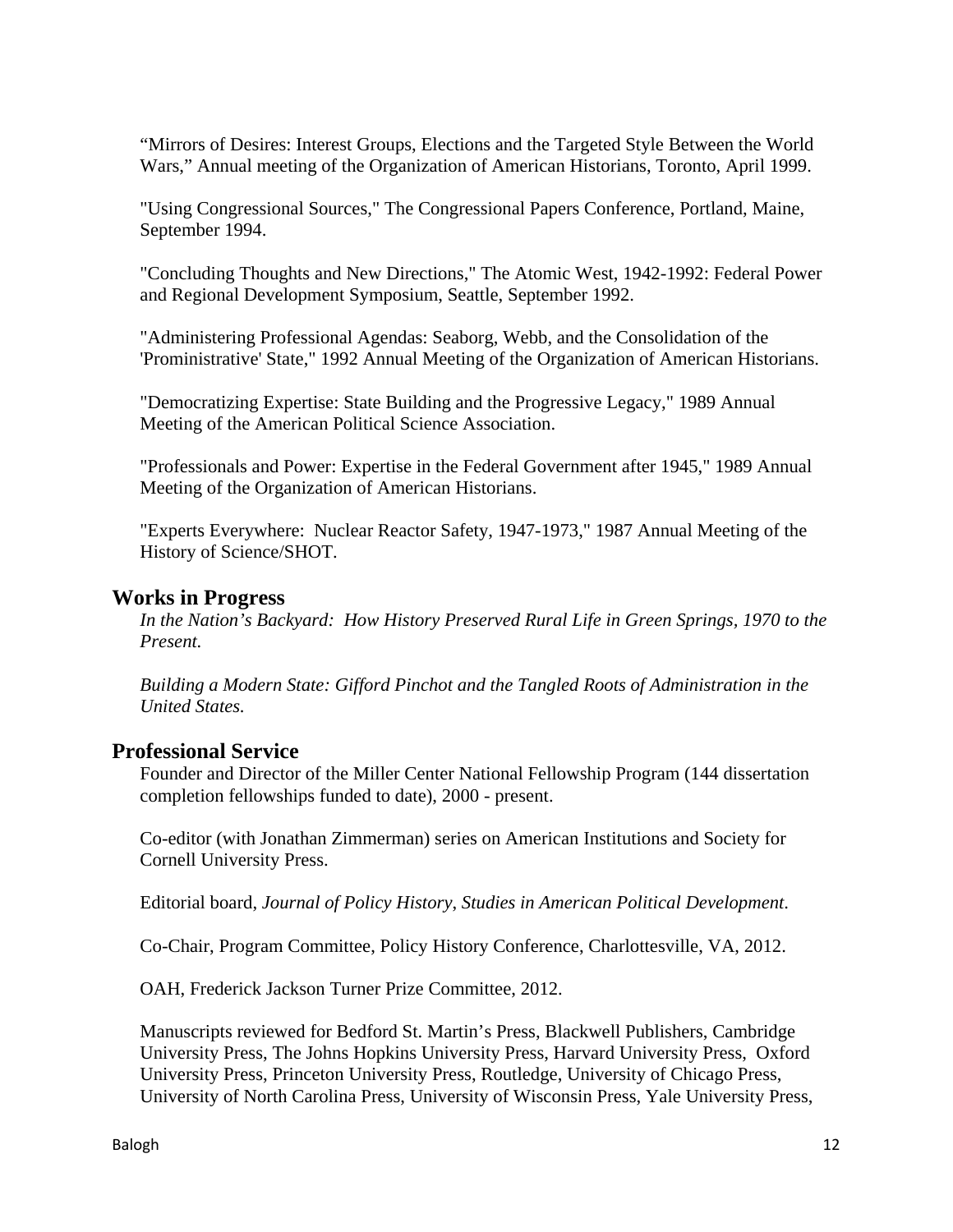*the Journal of American History*, *The Journal of the Gilded Age and Progressive Era, The Journal of History and Technology, The Journal of Policy History, Studies in American Political Development*.

Co-chair (with Sidney Milkis) Governing America in a Global Era Colloquia Series, 2002- 2008.

Chair, Ellis Hawley Book Prize, Organization of American Historians, 2007.

*Journal of Policy History* Ellis Hawley Prize committee for the best article published by a senior scholar in a two year period, 2007-2008.

Faculty Fellow, Institute for Advanced Studies in Culture, 2007, 2008.

Constructed a web-based course entitled "Viewing America, 1945 to the Present**"** and adapted it for use by faculty at Piedmont Virginia Community College.

Mentor, for Post-doctoral fellow, Clements Center for Southwest Studies, 2006.

Founded the American Political History Initiative, May, 2000 and served as APHI coordinator for two years.

Started the American Political Development web site: http://www.americanpoliticaldevelopment.org/

Chair, *Journal of Policy History* Ellis Hawley Prize for the best article published by a senior scholar in a two-year period, 2001, and committee member, 2008.

Program Committee of the Organization of American Historians, 1997 annual meeting.

# **Department Service**

Dean of Arts and Sciences Promotion and Tenure Committee, 2015.

Search Committee, STS, School of Engineering, 2015.

Chair, Promotion from Associate to Full Professor Committee, Department of History, 2014.

Miller Center Forum Director Search Committee, 2011-12.

Miller Center Guest Forum Director, 2012.

Promotion to Chair Committee, Batten School, 2012.

Personnel Committee, Batten School, 2010-12.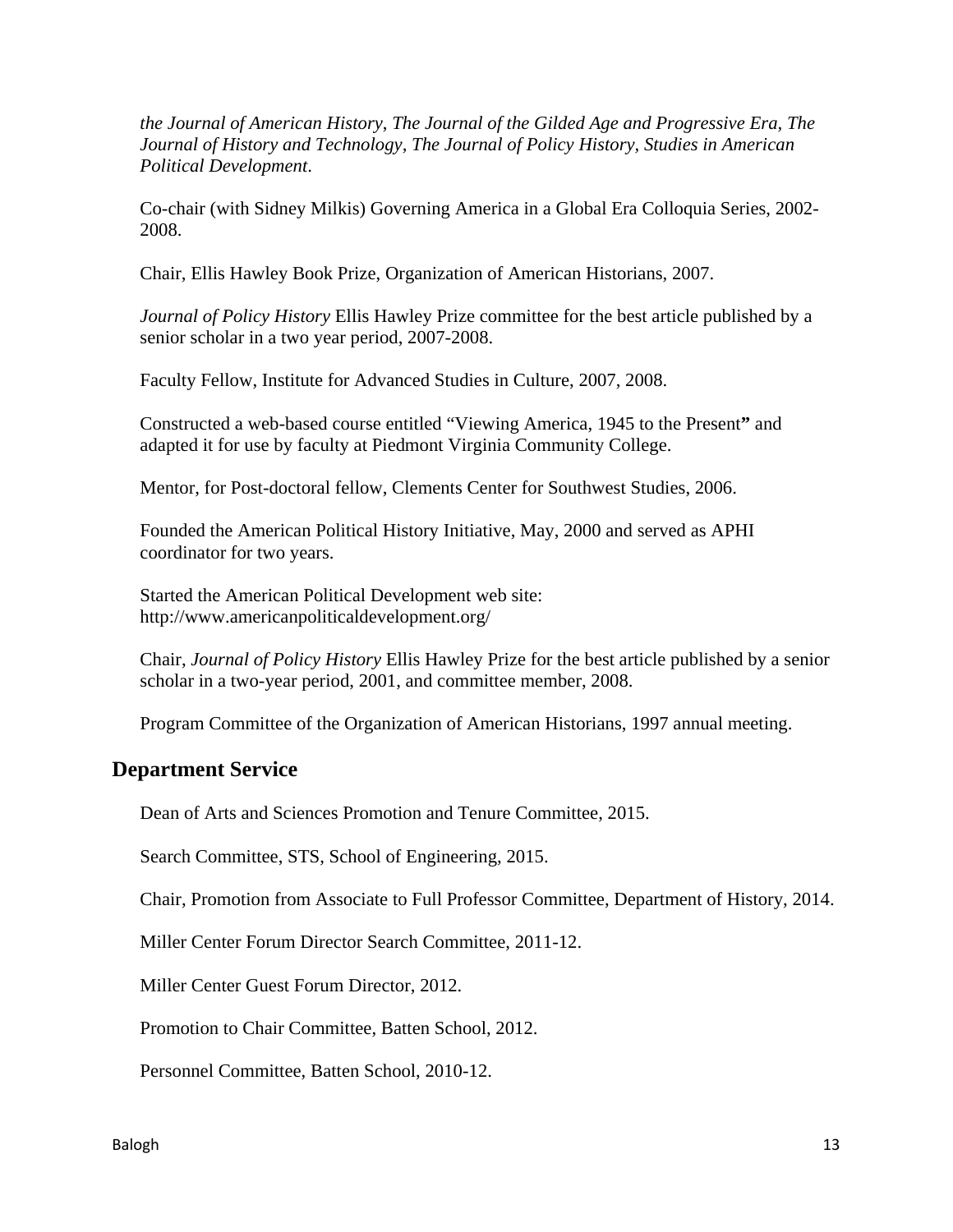Third year review committee, Department of History.

Department of History Self-Study Committee, 2009-10.

Selection Committee, Jefferson Public Citizen Program, 2010.

Office of University Community Partnerships Advisory Committee, 2009-2011.

Book talk alumni in Baltimore for the Development Office, Dean of Arts and Sciences, May, 2009.

Chaired the Digital Class Room Initiative, an effort by five professors to deploy digital technology to improve teaching. The initiative grew out of my service as Mayo Distinguished Teaching Chair and was funded by James Hilton, Vice President for information Technology, 2008-9.

Co-Chair, Community Engagement Subcommittee, Public Service Advisory Board, Vice President for Student Affairs, 2008-9.

Jefferson Public Citizen Executive Implementation Team, Office of the Provost, 2008-9.

Admissions Committee, Batten school, 2009.

Sample Class, Echols Scholarship Program, 2009.

Chair, Promotion and Expectation of Continuing Employment Committee for Miller Center Assistant Professor, 2007.

Search Committee, Assistant to the Vice Provost for Faculty Advancement, 2007.

Organized and funded a "digital dinner" which brought together twenty-five faculty members, the director of the ITC and the associate provost for academic affairs to discuss ways to increase the use of digital resources in the class room. October, 2007.

Reader, Harrison Award applications, 2007, 2008.

Search Committee, Director of the Center for Undergraduate Excellence, Office of the Associate Provost, 2007.

Search Committee for Assistant Professor of Twentieth-Century U.S. History, 2006.

Chair, Subcommittee on Equity and Welfare, Department of Athletics NCAA Ten Year Recertification, 2006.

Co-Chair, subcommittee on improving recruitment, retention and the climate for diversity, President's Commission on Diversity and Equity, 2003-4.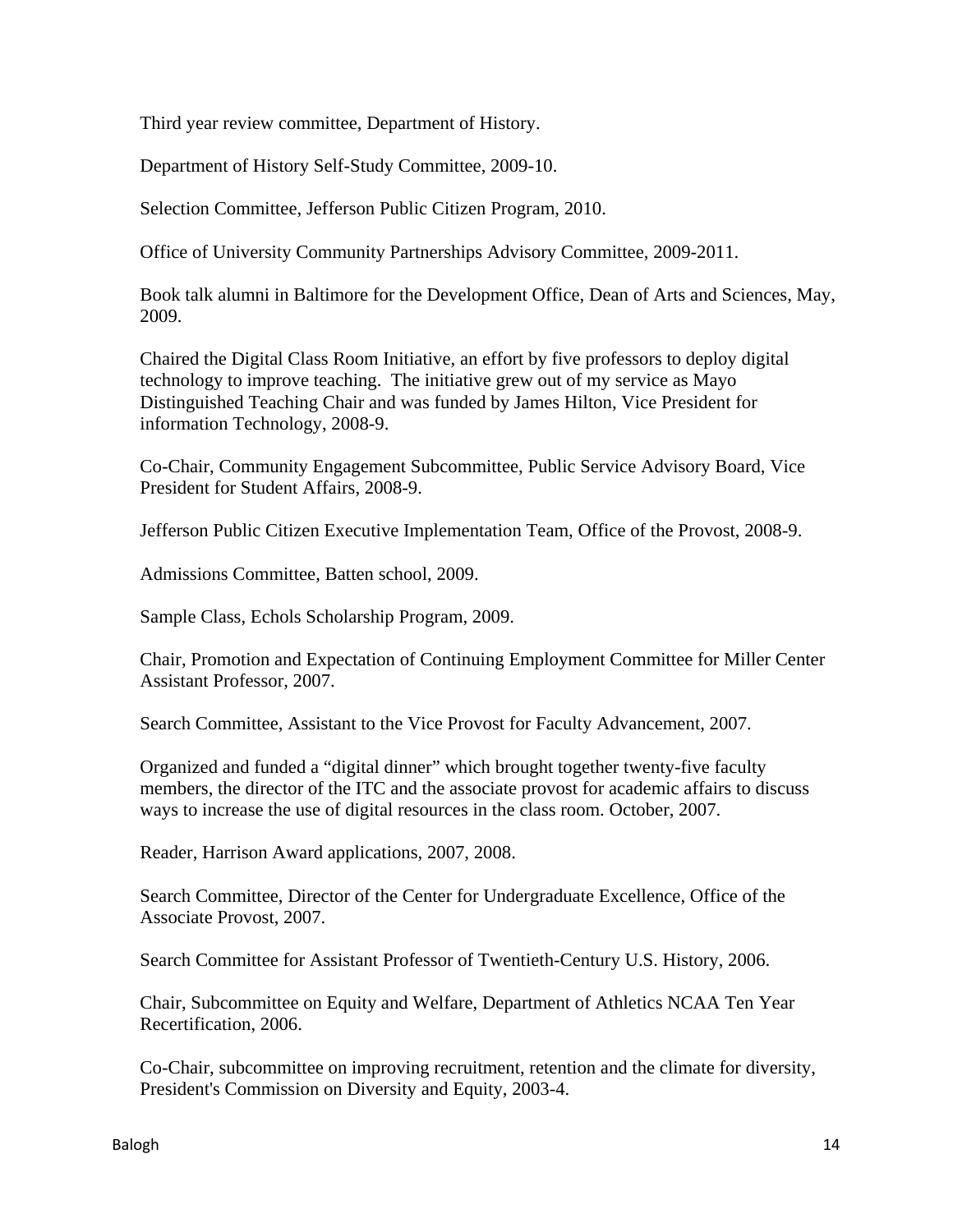Founded and direct the Jefferson Scholar Public Service Fellows Program at the Miller Center of Public Affairs, 2004 – 2008.

Co-Chair, Public Outreach Committee, Miller Center of Public Affairs, 2004.

Advisory Committee for Americanpresident.org, 2002 – 2003.

Advisory Committee for the Jefferson Scholars Graduate Fellowships, 2002.

Mentor, University Teaching Fellows Program (for Paul Halliday), 2002.

Provost's Committee for Faculty Technology Issues, 2002.

Chair, search for twentieth-century U.S. history (search cancelled), 2002.

Review Committee for the Institute of Public Affairs, 2001-2002.

Provost's Research Computing Task Force, 2000-2001.

Provost's Faculty Information Technology Skills Task Force, 2000-2001.

Advisory Committee, Explorations in Black Leadership (Darden School).

University Library Committee, 1998 –2002.

Vice President for Student Affairs, University Advisory Council, 2000-2001.

Vice President for Student Affairs, International Students Committee, 2000-2001.

Office of African American Affairs mentoring program, 1999-2002; 2007-9.

Search Committee for assistant professor in media studies, 2000-2001.

Teaching and Technology Initiative Fellowship Selection Committee, 2000.

Miller Center Fellowship Program Selection Committee, 1999-2008 (chair, every other year).

Environmental Literacy Advisory Group, 2000-2001.

Department of History Equal Opportunities officer, 2000-2003.

Department of History tenure review committee, 2000.

Founding member, Committee for the History of Technology and the Environment.